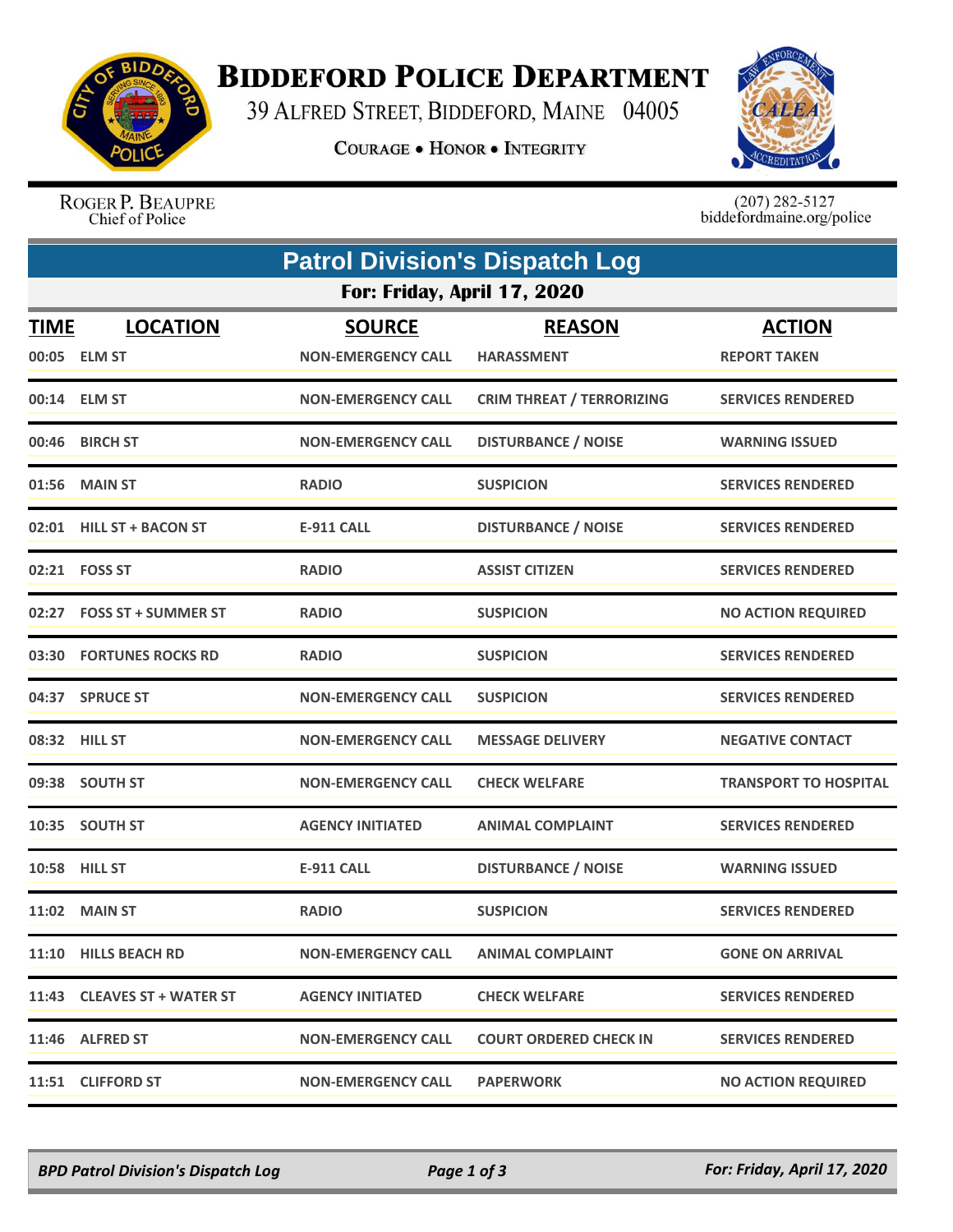| <b>TIME</b>                                                                                       | <b>LOCATION</b>           | <b>SOURCE</b>             | <b>REASON</b>                             | <b>ACTION</b>                |  |  |
|---------------------------------------------------------------------------------------------------|---------------------------|---------------------------|-------------------------------------------|------------------------------|--|--|
|                                                                                                   | 11:52 ALFRED ST           | <b>NON-EMERGENCY CALL</b> | <b>SUSPICION</b>                          | <b>REFERRED OTHER AGENCY</b> |  |  |
|                                                                                                   | 11:56 FERRY LN            | <b>E-911 CALL</b>         | ATTEMPTED/THREATENED SUICIDE REPORT TAKEN |                              |  |  |
|                                                                                                   | 12:01 ALFRED ST           | <b>NON-EMERGENCY CALL</b> | <b>COURT ORDERED CHECK IN</b>             | <b>SERVICES RENDERED</b>     |  |  |
|                                                                                                   | 12:36 DEARBORN AVE        | <b>NON-EMERGENCY CALL</b> | <b>SUSPICION</b>                          | <b>NEGATIVE CONTACT</b>      |  |  |
|                                                                                                   | 12:45 MEDICAL CENTER DR   | <b>RADIO</b>              | <b>SUSPICION</b>                          | <b>SERVICES RENDERED</b>     |  |  |
|                                                                                                   | 12:55 ALFRED ST           | <b>WALK-IN AT STATION</b> | <b>SUSPICION</b>                          | <b>SERVICES RENDERED</b>     |  |  |
|                                                                                                   | 13:00 MEDICAL CENTER DR   | <b>AGENCY INITIATED</b>   | <b>ASSAULT</b>                            | <b>REPORT TAKEN</b>          |  |  |
|                                                                                                   | 13:19 ALFRED ST           | <b>NON-EMERGENCY CALL</b> | <b>CHECK WELFARE</b>                      | <b>NEGATIVE CONTACT</b>      |  |  |
|                                                                                                   | 13:34 ADAMS ST            | <b>AGENCY INITIATED</b>   | <b>ANIMAL COMPLAINT</b>                   | <b>NEGATIVE CONTACT</b>      |  |  |
|                                                                                                   | 13:49 GRANITE ST          | <b>E-911 CALL</b>         | 911 MISUSE                                | <b>SERVICES RENDERED</b>     |  |  |
|                                                                                                   | 13:52 SACO FALLS WAY      | <b>NON-EMERGENCY CALL</b> | <b>HARASSMENT</b>                         | <b>SERVICES RENDERED</b>     |  |  |
|                                                                                                   | 13:55 PINE ST             | <b>WALK-IN AT STATION</b> | <b>PAPERWORK</b>                          | <b>SERVICES RENDERED</b>     |  |  |
|                                                                                                   | 14:21 HILLS BEACH RD      | <b>NON-EMERGENCY CALL</b> | <b>JUVENILE OFFENSES</b>                  | <b>UNFOUNDED</b>             |  |  |
|                                                                                                   | 14:53 MT PLEASANT ST      | <b>E-911 CALL</b>         | 911 MISUSE                                | <b>DISPATCH HANDLED</b>      |  |  |
| 15:57                                                                                             | <b>MARINER WAY</b>        | <b>NON-EMERGENCY CALL</b> | <b>SUSPICION</b>                          | <b>CITATION ISSUED</b>       |  |  |
| OFFENDER: KEVIN PATRICK OMALLEY  AGE: 37  RESIDENT OF: BIDDEFORD, ME<br>CHARGE: CRIMINAL TRESPASS |                           |                           |                                           |                              |  |  |
|                                                                                                   | <b>16:19 MAIN ST</b>      | <b>NON-EMERGENCY CALL</b> | <b>EMERGENCY ORDER VIOLATION</b>          | <b>REPORT TAKEN</b>          |  |  |
|                                                                                                   | 17:09 EMERY ST            | <b>NON-EMERGENCY CALL</b> | <b>TRESPASSING</b>                        | <b>GONE ON ARRIVAL</b>       |  |  |
|                                                                                                   | 17:25 WESTFIELD ST        | <b>NON-EMERGENCY CALL</b> | <b>CHECK WELFARE</b>                      | <b>SERVICES RENDERED</b>     |  |  |
|                                                                                                   | 17:26 GREEN ST + MASON ST | <b>NON-EMERGENCY CALL</b> | <b>EMERGENCY ORDER VIOLATION</b>          | <b>NO VIOLATION</b>          |  |  |
|                                                                                                   | 17:36 ALFRED ST           | <b>WALK-IN AT STATION</b> | <b>PAPERWORK</b>                          | <b>PAPERWORK SERVED</b>      |  |  |
|                                                                                                   | 18:14 ALFRED ST           | <b>NON-EMERGENCY CALL</b> | <b>CHECK WELFARE</b>                      | <b>SERVICES RENDERED</b>     |  |  |
|                                                                                                   | 18:34 EMERY ST            | <b>NON-EMERGENCY CALL</b> | <b>TRESPASSING</b>                        | <b>GONE ON ARRIVAL</b>       |  |  |
|                                                                                                   | 22:22 EMERY ST            | <b>NON-EMERGENCY CALL</b> | <b>DISTURBANCE / NOISE</b>                | <b>SERVICES RENDERED</b>     |  |  |
|                                                                                                   | 22:37 POOL ST             | <b>E-911 CALL</b>         | 911 MISUSE                                | <b>SERVICES RENDERED</b>     |  |  |

*BPD Patrol Division's Dispatch Log Page 2 of 3 For: Friday, April 17, 2020*